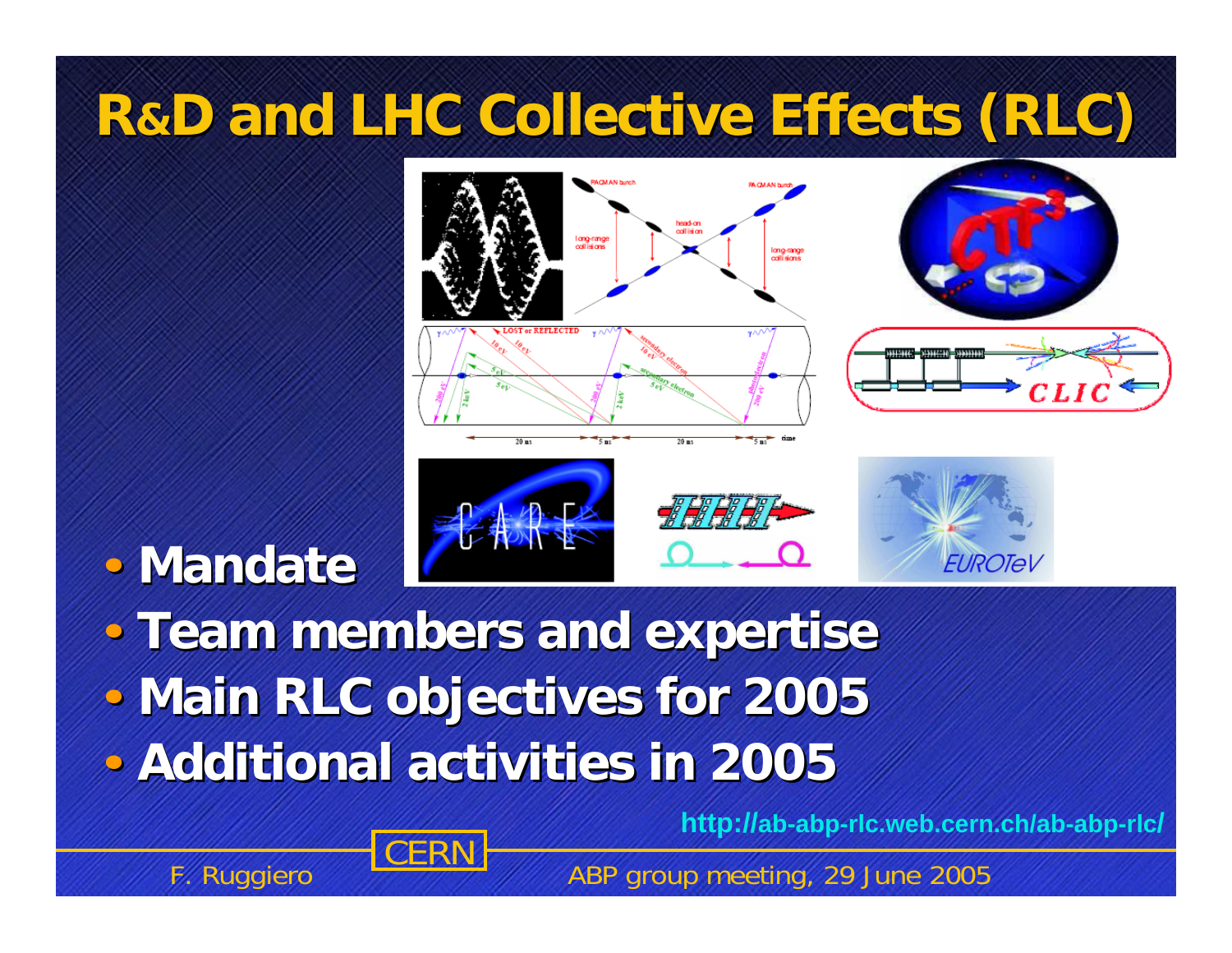### **RLC mission and expertise RLC mission and expertise**

The RLC team carries out theoretical and experimental research in the dynamics of high-intensity particle beams. We are in charge of beam intensity limitations and their control by adequate low-impedance hardware design or operation scenarios to reach and exceed nominal LHC performance. The team coordinates international R&D activities for future accelerators and is in charge of LHC upgrade and CLIC/CTF3 beam dynamics and design studies.

RLC expertise includes instability theory, impedance estimates, synchrotron design, beam induced heating, emittance growth, analytic models, multi-particle simulations. We are in charge of the LHC impedance budget, benchmark our models by machine experiments, collaborate with other teams to understand and improve the beam performance of existing accelerators and test facilities.



F. Ruggiero **CERN F. ABP group meeting, 29 June 2005**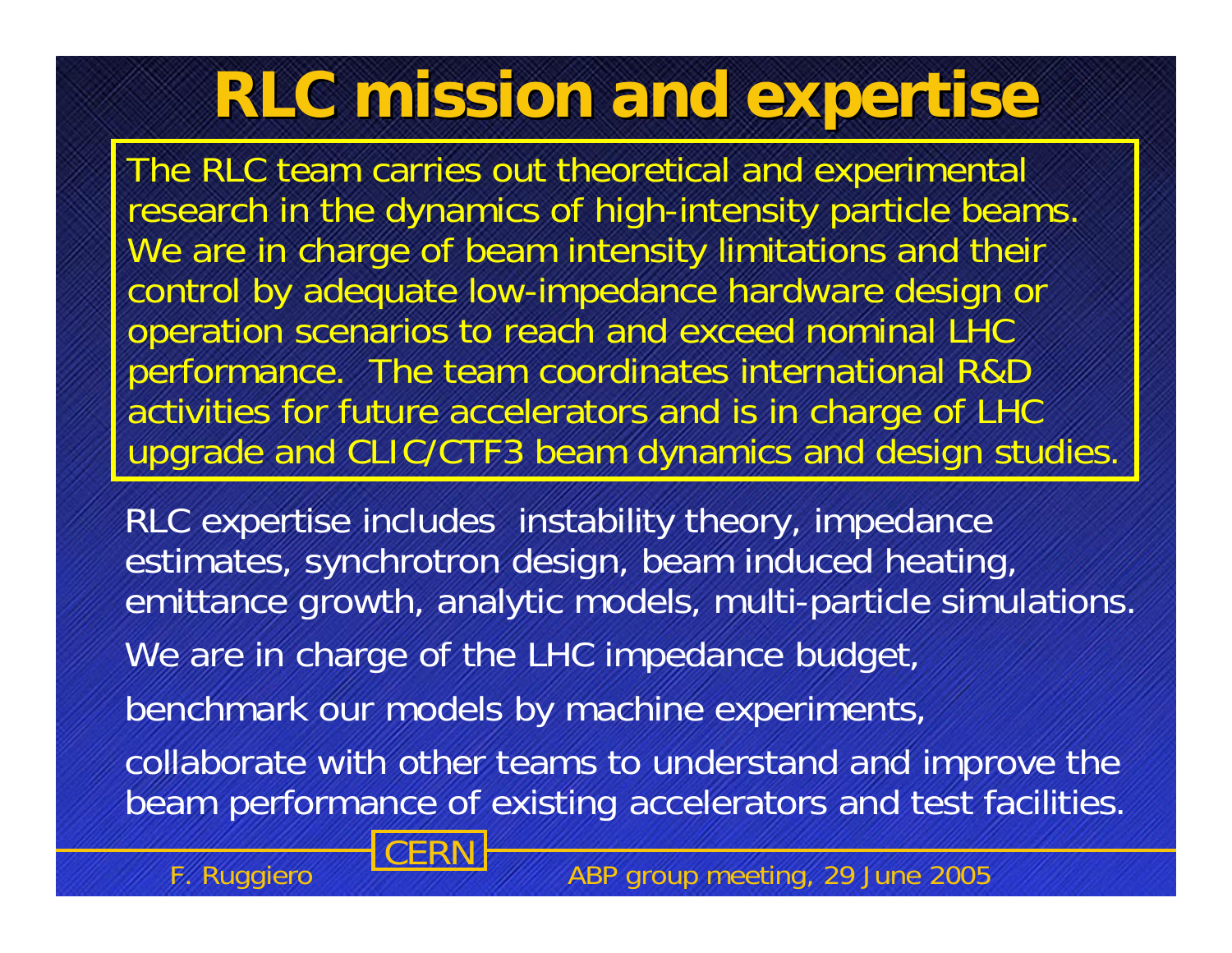### **RLC team: who are we? RLC team: who are we?**

#### **Staff**

**Hans Braun** [HB] (30% LII) **Helmut Burkhardt** [HBU] (50% LII) **Roberto Corsini [RC] Werner Herr [WH] Elias Métral** [EM] **Francesco Ruggiero Francesco Ruggiero** [FR] **Giovanni Rumolo Giovanni Rumolo** [GR] **Daniel Schulte [DS] Rogelio Tom às** [RT] **Frank Zimmermann [FZ]** 

**Fellows FellowsAndrea Latina [AL] Lionel Neukermans [LN] Peter Urschuetz [PU]** 

**Students Students Elena Benedetto [EB] Ulrich Dorda [UD] Peder Eliasson [PE] Maxim Korostelev [MK] Tatiana Pieloni [TP] Javier Resta Javier Resta -Lopez** [JRL]

**Some Collaborators Some Collaborators Takao Asaka [TA] (JASRI) Warner Bruns** [WB] (TU-Berlin?) **Alexej Grudiev [AG] (AB-RF) Dobrin Kaltchev [DK] (TRIUMF)** 

F. Ruggiero **COLINIA** R&D and LHC Collective Effects team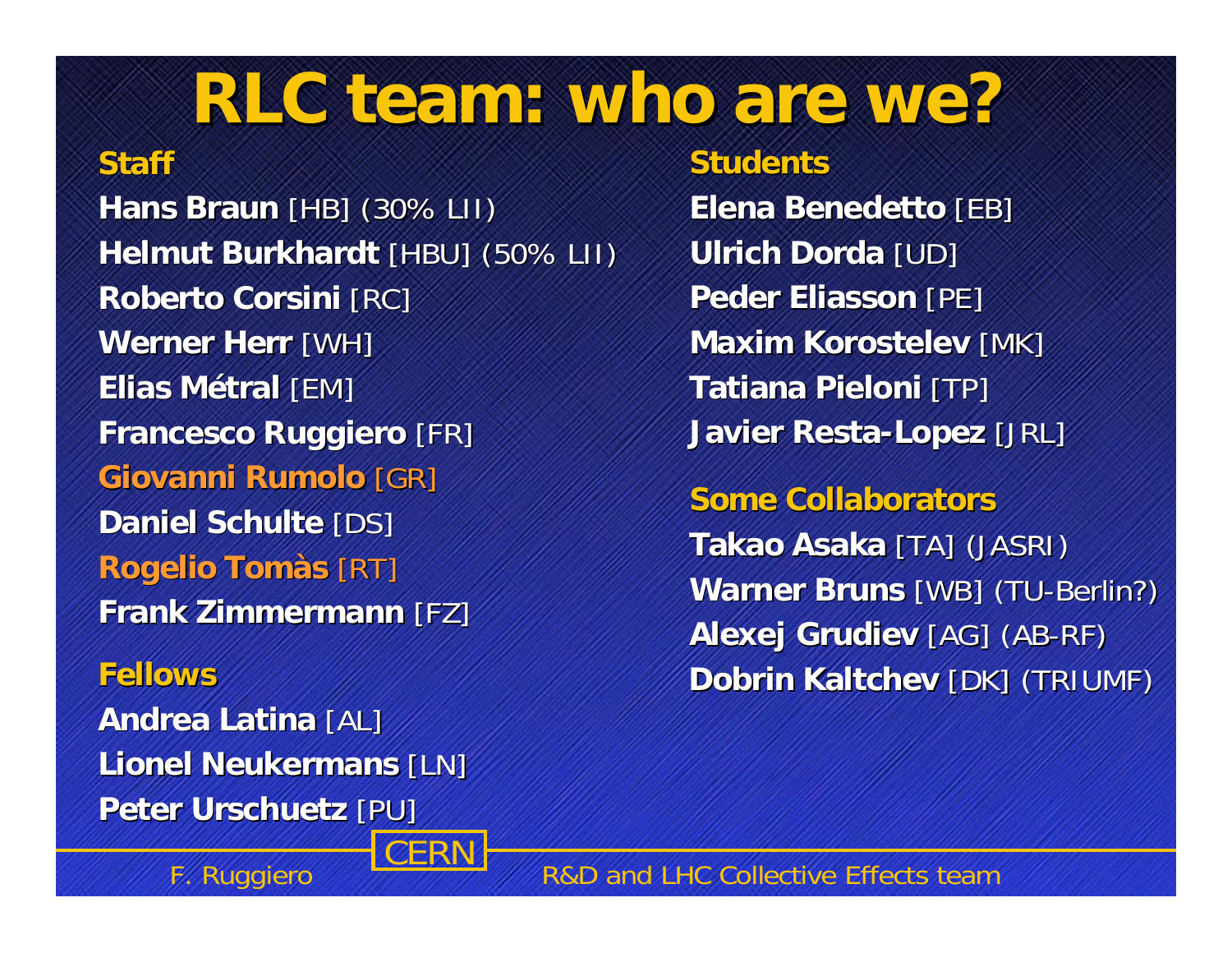## **Main RLC objectives for 2005 Main RLC objectives for 2005**

#### **LHC impedance and conventional instabilities**

- $\bullet$  LHC "impedance police": collimators, absorber, pumping modules, kickers, wire scanners, transformers, monitors, etc. ⇒ AG, EM, FR, FZ
- $\bullet$  review of LHC and SPS impedance, integrated impedance database, investigate single and multi-bunch effects  $\Rightarrow$  EM, FR, GR, FZ
- $\mathbf{\Omega}$  beam physics tools, instruments, and procedures needed for LHC beam commissioning, including software  $\Rightarrow$  WH, EM, FR, GR, RT, FZ

#### **LHC beam-beam effects**

- $\bullet$ • extensive tune scan to find good LHC working points  $\Rightarrow$  WH+DK
- $\bullet$ • LHC correction procedures with beam-beam  $\Rightarrow$  WH+DK
- $\bullet$ strategies for ramp & squeeze including beam-beam ⇒ WH,EM,FR,FZ
- $\bigcirc$ • realistic simulations of coherent beam-beam effects  $\Rightarrow$  WH+TP
- $\bullet$  SPS long-range beam-beam compensation project, collaboration at RHIC and investigation of a pulsed-wire option  $\Rightarrow$  FZ+UD



 $\bullet$ 

 $\bullet$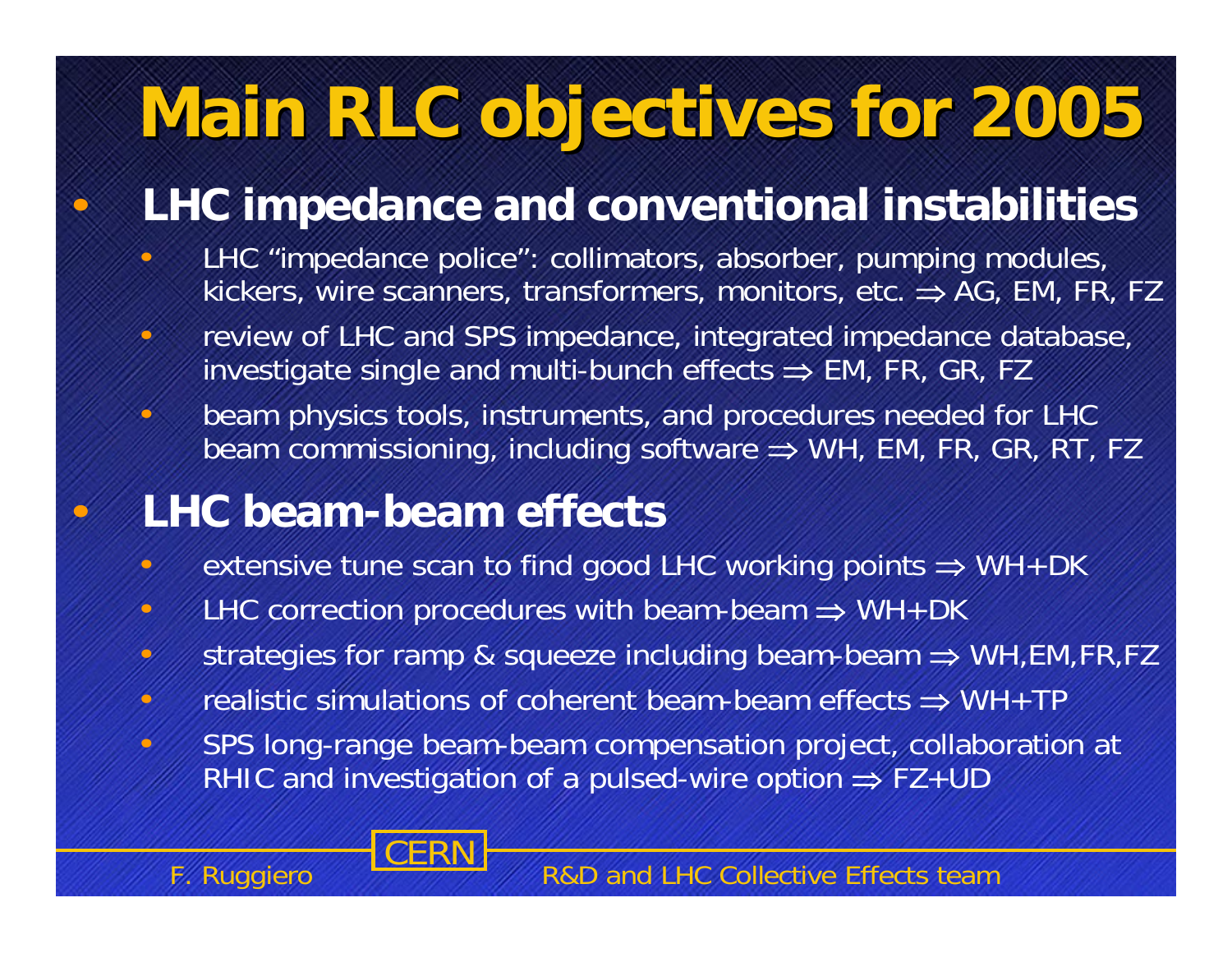## **Main RLC objectives for 2005 Main RLC objectives for 2005**

#### **LHC electron cloud studies LHC electron cloud studies**

 $\bullet$ 

 $\bullet$ 

- •code developments and benchmarking. Update SPS simulations and parameter scans for LHC and its upgrades  $\Rightarrow$  DS, GR, FZ+EB
- $\bullet$ • LHC scrubbing scenarios: emittance growth, also in dipoles  $\Rightarrow$  FZ+EB
- $\bullet$ • proposal and analysis of new experiments: SPS, RHIC  $\Rightarrow$  FR, DS, FZ
- $\bullet$ • generalized electron cloud wake and impedance  $\Rightarrow$  GR, FZ

#### **LHC Upgrade studies (within CARE LHC Upgrade studies (within CARE -HHH)**

- $\bullet$ • CARE-HHH Network and APD WP coordination  $\Rightarrow$  FR, FZ
- $\bullet$ • LHC intensity limitations and upgrade scenarios  $\Rightarrow$  FR, GR, FZ
- $\bullet$ • narrow down choice for LHC Interaction Region upgrade: dipole-first vs quadrupole-first, Crab cavities, bb compensation  $\Rightarrow$  RT,FZ,OB+RDM
- •potential and possible design of a new Super-SPS and Super-ISR, with small beam losses and slow-extracted test beams  $\Rightarrow$  FR, RT, GA

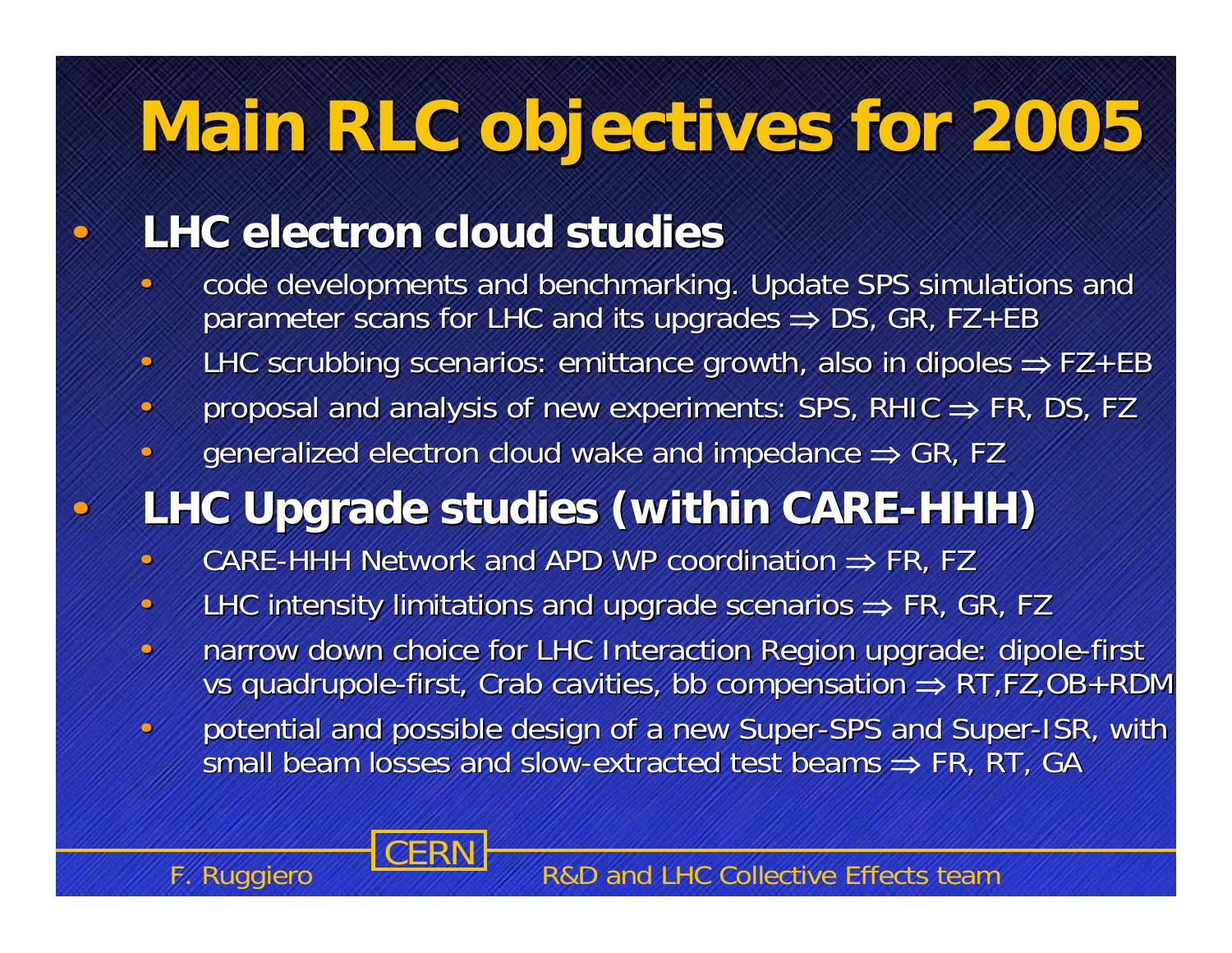## **Main RLC objectives for 2005 Main RLC objectives for 2005**

#### **CLIC studies**

 $\bullet$ 

- $\bullet$ • coordination of CLIC cost study ⇒ HB
- $\bullet$ • define and document CLIC parameters and design ⇒ HB, DS
- $\bullet$  $\cdot$  design and parameter optimization of the RF power source  $\Rightarrow$  HB, RC
- $\bullet$ • develop model of beam halo and tails ⇒ HBU+LN
- $\bullet$ • Iuminosity and emittance tuning in a realistic collider  $\Rightarrow$  DS+PE
- $\bullet$ • design of a non-linear collimation system  $\Rightarrow$  DS,FZ+JRL
- • increase momentum bandwidth and reduce chromatic emittance growth for CLIC Beam Delivery System ⇒ TA, RT, DS, FZ
- $\bullet$  document and pursue damping ring design: effect of wiggler nonlinear fields, tuning studies, and collective effects  $\Rightarrow$  FZ+MK, GR

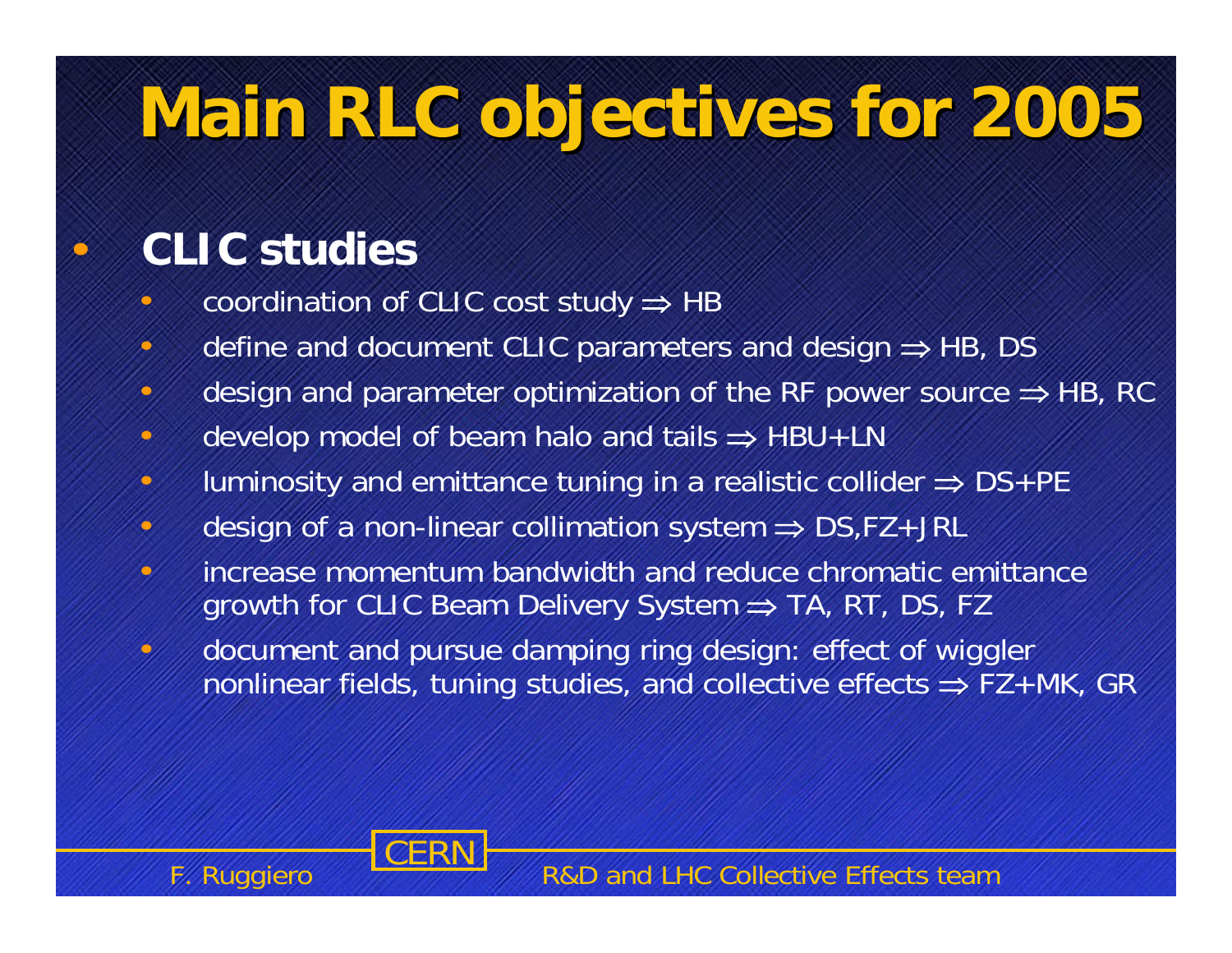# **Main RLC ob Main RLC objectives for 2005 jectives for 2005**

#### **CTF3 studies**

 $\bullet$ 

 $\bullet$ 

- $\bullet$ • coordinate design, parameters and commissioning of CTF3  $\Rightarrow$  HB, RC
- $\bullet$ • produce 75 MW pulses at 30 GHz with duration  $>$  70 ns  $\Rightarrow$  HB, RC + PU
- •• commission modified injector and delay loop  $\Rightarrow$  RC
- $\bullet$ • technical coordination with INFN for CTF3  $\Rightarrow$  RC
- $\bullet$  definition of new equipment for TL2 and CLEX and integration of RF gun photo-injector in drive beam linac ⇒ HB
- $\bullet$  beam line optics, collective effects, and layout in new CLEX building with emerging constraints from civil engineering  $\Rightarrow$  HB, GR, RT

#### **CLIC/CTF/ILC and EU activities**

- $\bullet$  coordinate CLIC/CTF beam dynamics studies, CERN contribution to <code>EUROTeV</code> and <code>ELAN</code>, and <code>EUROTeV/ILPS+ELAN/BDYN</code> WP  $\Rightarrow$  <code>DS</code>
- $\bullet$ convene ILC working group on overall design ⇒ DS
- $\bullet$ • coordinate electron-cloud and fast-ion effects for ILC  $\Rightarrow$  FZ
- $\bullet$ • integrated luminosity performance and tuning studies ⇒ DS+AL
- $\bullet$ • electron cloud studies and new simulation code  $\Rightarrow$  WB, DS, FR, FZ